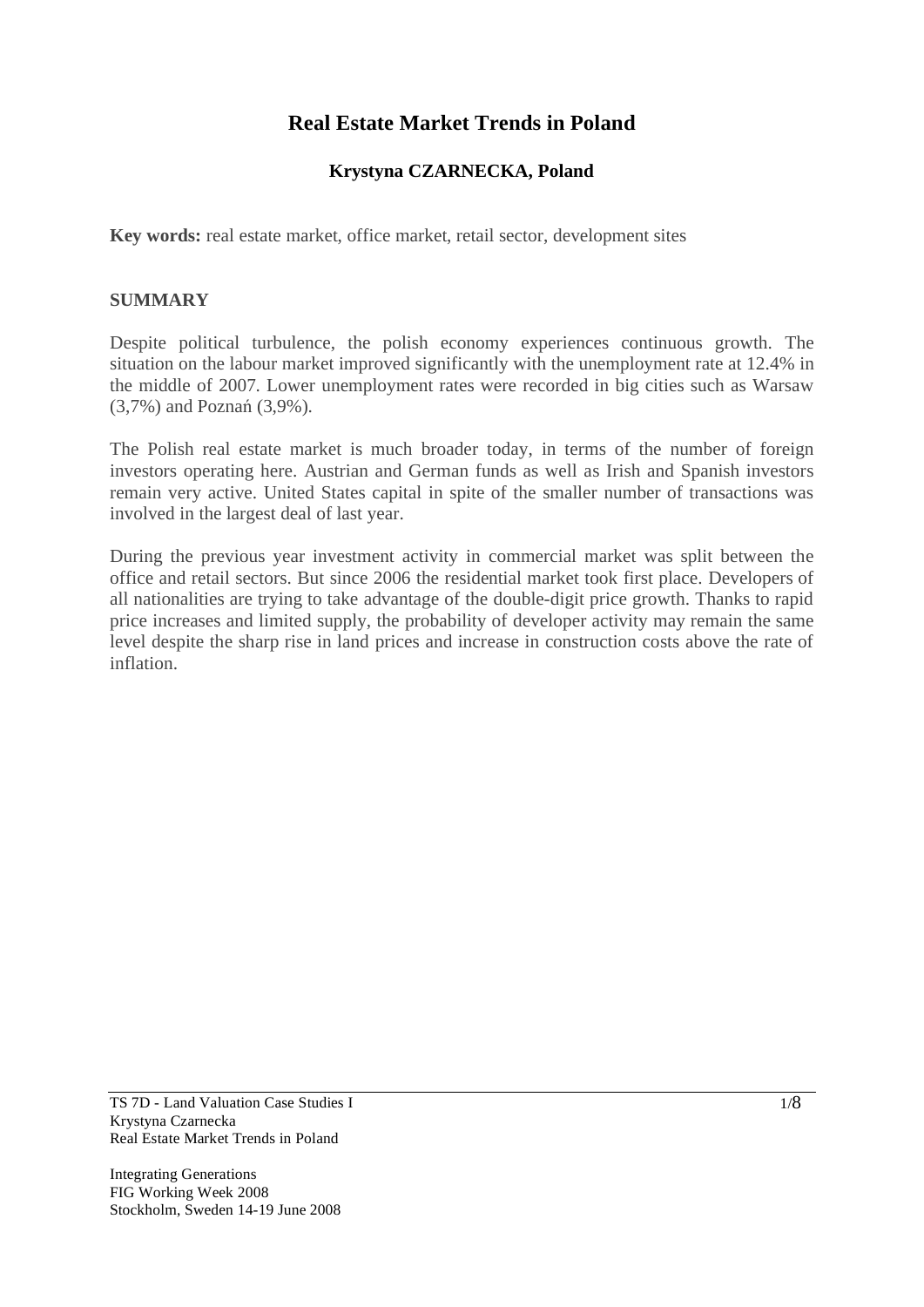# **Real Estate Market Trends in Poland**

## **Krystyna CZARNECKA, Poland**

## **1. INTRODUCTION**

2007 was another good year for the Polish economy and Polish GDP grew by 6,5%. However, after a few years of spectacular development, it is facing a slower phase of growth. According to Eurostat forecasts Polish GDP will grow up to 5,6% yearly in 2008 and 2009.

There are two main factors for economic growth in Poland: consumer spending and decreasing unemployment. Unemployment fell from 13,8% in 2006 to 9,6% at the end of 2007. At the same time, real wages increased by 6.3% during this year.

#### **2. WARSAW REAL ESTATE MARKET**

In recent months inflation has become a problematic issue, reaching the level of 4% in December 2007 (compared to the level of 1,4% in December 2006), and exceeding this number in the following months. It is likely to stay at this level over the next two years, as a further fall in unemployment and a further increase in wages are expected. Consumer spending seems to stay at a high level.



*Source: Cushman&Wakefield Heleay&Baker, Central Statistical Office* 

The Polish real estate investment market is strongly related to the country's growing economy. On one hand, all market sectors benefit from GDP growth, decreasing unemployment, increasing salaries and massive consumer spending. At the other hand, increasing inflation and high interest rates impact investors' opportunities, especially in conjunction with the impact of the credit crunch on global financial markets. Up until now, a number of investors have decided to wait with further acquisitions until the situation is clear. We can also notice a deterioration in the availability of finance.

TS 7D - Land Valuation Case Studies I Krystyna Czarnecka Real Estate Market Trends in Poland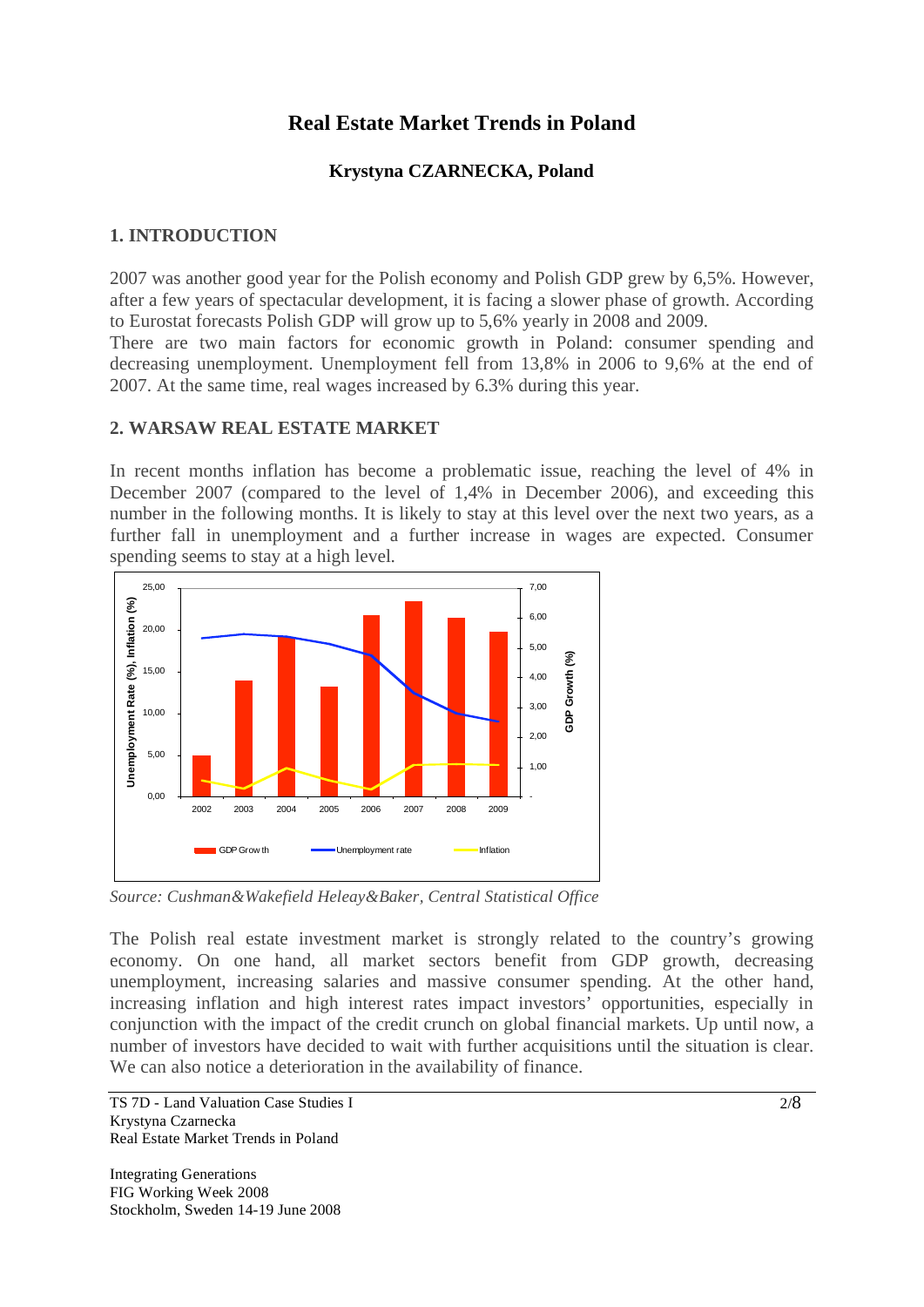In 2007 approximately 3,07 billion euros were transacted in commercial real estate in Poland (approximately 40% down in comparison with 2006). Investment activity was substantial in the retail sector with the total number of 1.63 billion euros. Approximately 1,04 million euros have been located in the office sector. In the same time, the warehouse investment market remains very limited. The deals in this sector in 2005 totaled less than 310 000 million euros. Although market activity in Poland was lower in 2007 than in previous years, the investment volume is still the highest in Central Europe.



*Source: King Sturge* 

Real Estate investment in Poland in 2007 was dominated by single retail assets, compared to big portfolio transactions noted in 2006. According to the agencies' data, the average transaction size decreased by 30% to  $\epsilon$ 65 million, compared to  $\epsilon$ 91 million in 2006.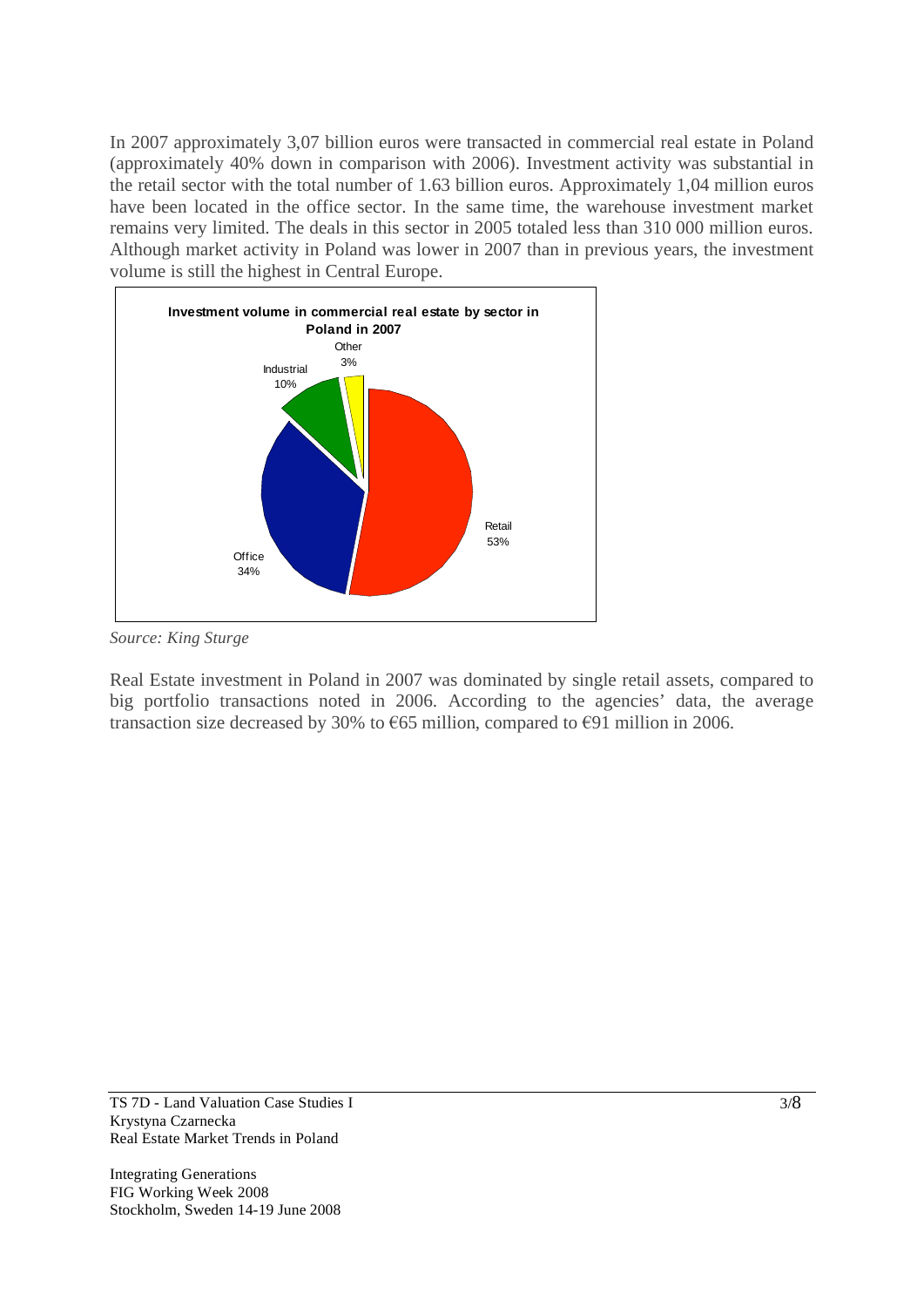

*Source: Jones Lang Lasalle* 

Investment yields have stabilized during 2007. Most of the transactions in the office and retail sectors closed well below 6%, while in the warehouse sector they closed below 7%. The best quality products are transacted at the levels close to that of Western Europeans'. During 2008 the yields for good quality products should be sustained at the same level. The yields for secondary properties may decrease lightly.



The main bidders driving pricing in Poland in 2007 were Western European funds (German, French. British, Dutch and Irish).

2007 was another good year for the office space market. Warsaw still plays the leading role with a stock of over 3 million sqm of modern office space, however, regional cities such us Cracow and Wrocław seem to develop very fast.

TS 7D - Land Valuation Case Studies I Krystyna Czarnecka Real Estate Market Trends in Poland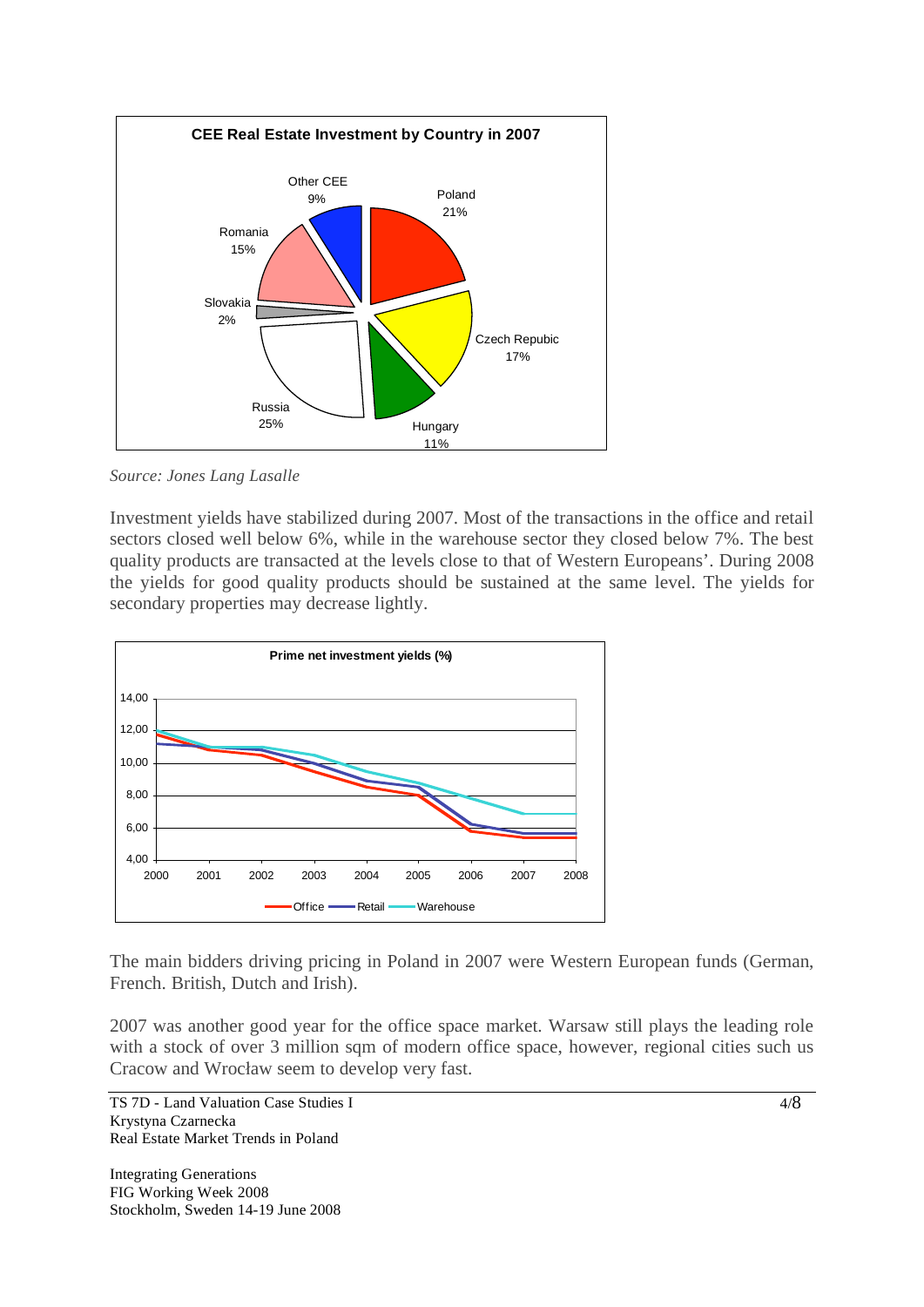Warsaw saw a sharp decrease in vacancy to 3,1% last year. It is the lowest level of available space recorded on this market. Take-up in 2007 reached a record-level of 491 570 sqm. During the following years take-up should reach a similar or even higher level. At the same time, there will be limited supply. Office space developers are facing adversities related to the lack of available development sites in Warsaw, especially in its central locations. The situation may change in the long term after clarifying the status of the land around the Palace of Culture (core center of the city) of ca. 29 ha, destined for future development.



*Source: Kinge Sturge* 

The low availability of office space forces tenants to look for space in uncompleted projects. For several years pre-lease agreements have become more and more popular (44% of the total take-up volume in 2007).

Low availability of office space also caused rents to rise by more than 30% in the central locations. Prime headline rents reached the level of 30-33 euro/sqm/month. Average rents in this location vary between 21 and 25 euro/sqm/month. Rents in non-central locations range between 13 and 18 euro/sqm/month. Due to the disproportion between supply and take up, the rents are likely to increase up to 40 euro per sqm over 2008 and 2009.

As another result of lower availability of office space, tenants are more inclined towards making use of leasing agencies.

Retail space stock in Poland reached the level of 7,5 million sqm in 2007. Almost 70% of which is located in the larger Polish cities.

Since the beginning of the 1990's, we have seen a spectacular development of supermarkets. As consumers' needs were evolving, retail space developers extended their offer by constructing supermarkets joined with shopping galleries, shopping centers and finally, during the last years, multifunctional shopping centers.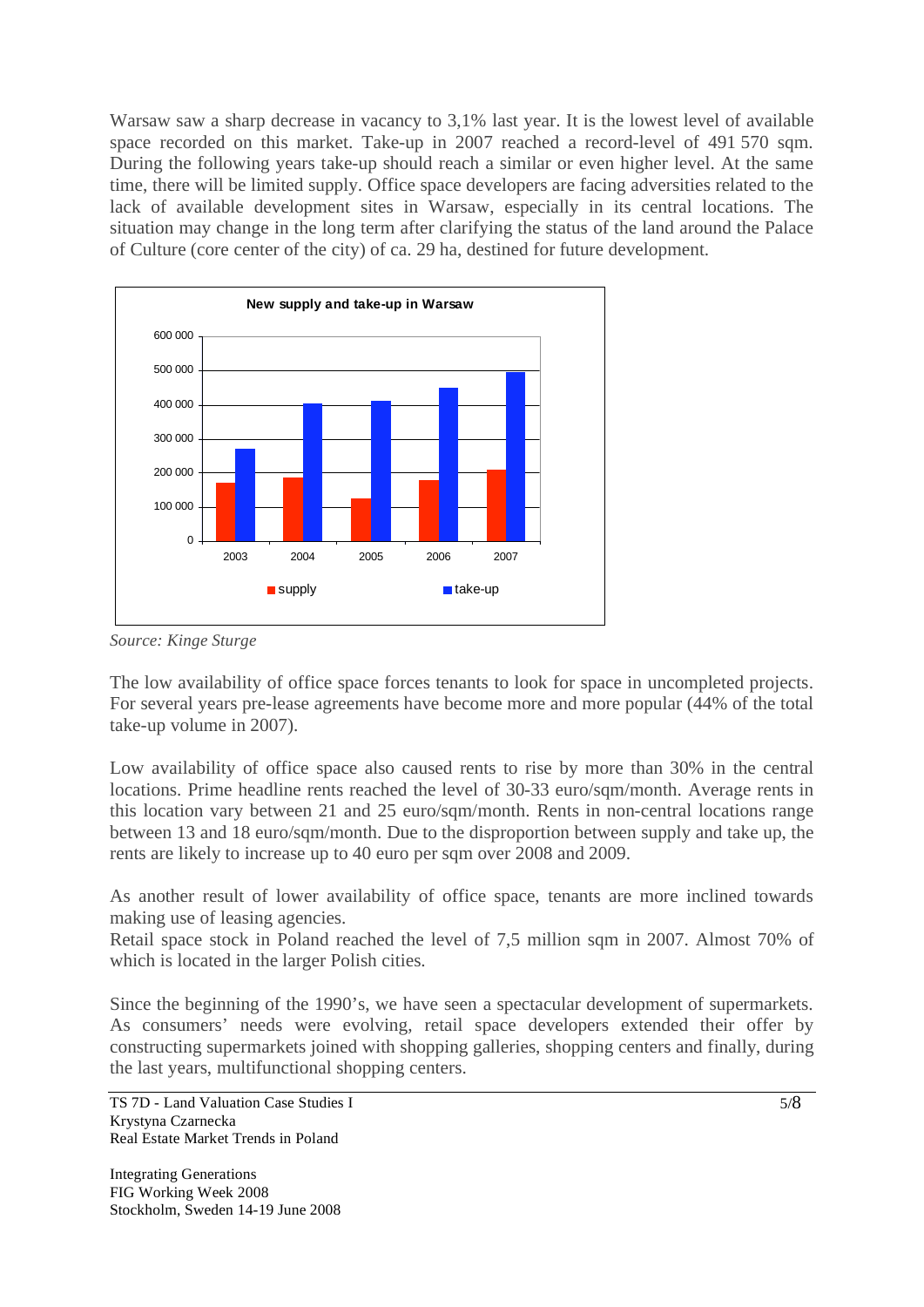For a few years retailers have been refocusing on medium and small-sized towns. This trend should remain in the forthcoming years. However, there is still the need to construct bigger developments in the Polish main cities. The forthcoming years will bring a further increase in retail space.

In 2007 a new shopping center category appeared in Poland – this is the convenience shopping center. Originally, it is supposed to be a small facility, located close to its clients, functional, with tenants reflecting every day shopping needs of the inhabitants of the neighboring housing developments

Small projects under 2 000 sqm face less adversities with regard to development permission due to Polish law regulations

During recent years we have seen a booming development of warehouse space in Poland. Between 2005 and 2007 Polish logistic stock tripled. With 3,6 m sqm of modern warehouse space, Poland took the leading role in Central Europe. Approximately 50% of the industrial stock is located in Warsaw and its surroundings. We can see increasing developers' activity in regional distribution hubs.

During 2008 and 2009 we will see the continued growth of the main markets presented in the chart below, but also we can expect the development of smaller regional locations.



*Source: Jones Lang Lasalle* 

.

.

The demand in this sector is rising systematically. Average rents range from 2,5 to 6,0 euro/month/sqm and present a gentle upward trend.

TS 7D - Land Valuation Case Studies I Krystyna Czarnecka Real Estate Market Trends in Poland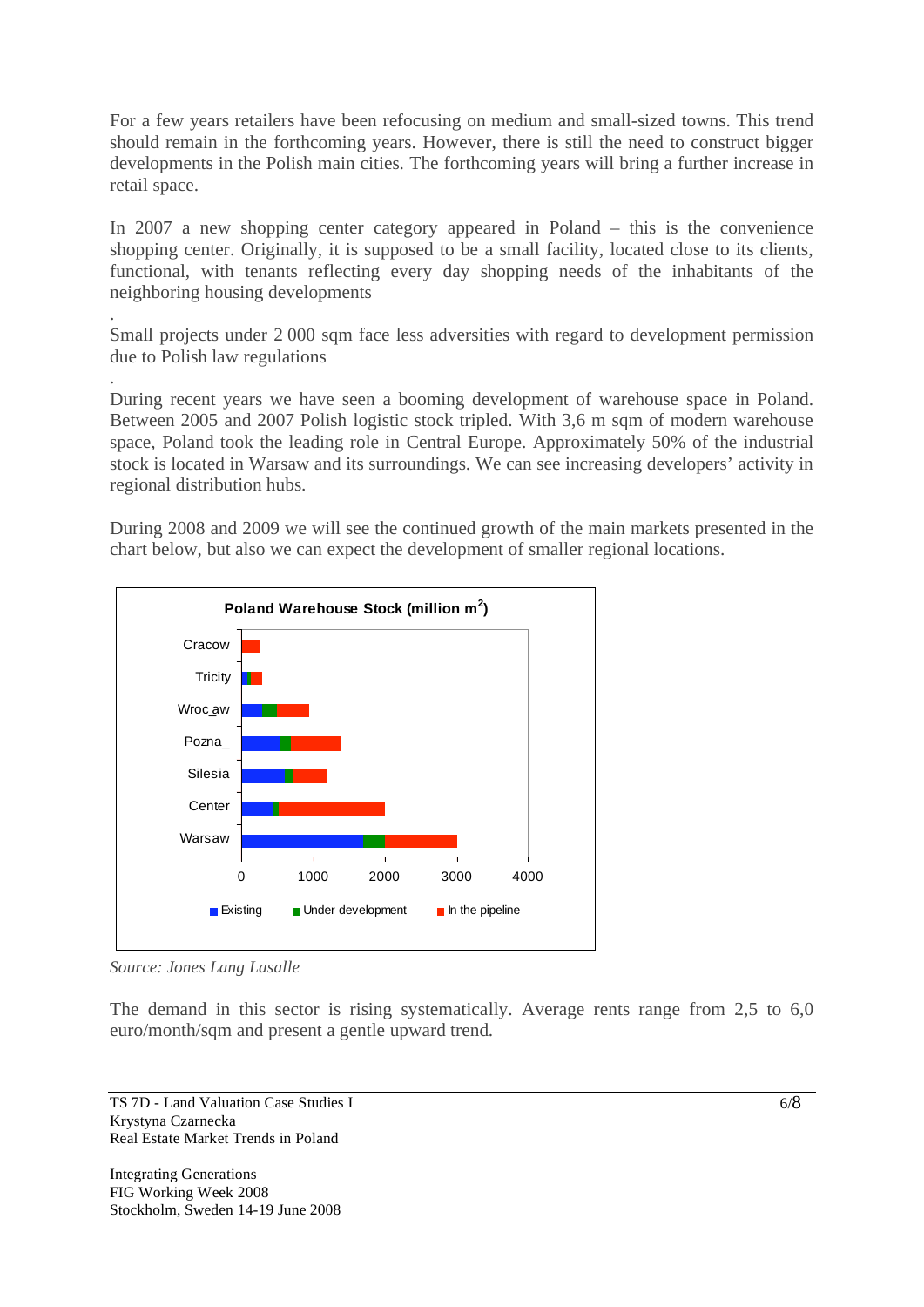## **3. MARKET TRENDS - CONCLUSION**

The Polish real estate market becomes more transparent and developed, and, consequently, investment risk on this market decreases. At the same time, it becomes more and more competitive and demanding for investors. With investment yields stabilized at low levels, Poland may be less attractive than other countries located in the region in terms of expected return. It is clear that some of the investors are looking forward to investing in these markets. We can clearly see that some of the investors operating in Poland are refocusing on underdeveloped properties. They consider investing in properties with high vacancy, legal or technical problems. They take the leasing or development risk but, in return, they are paying a lower price, at a higher yield.

Financing conditions in Poland change. Banks become more hesitant to provide financing for projects. It is related to some extent to the credit crunch in the US. Banks are requiring reduced loan to values and banks' margins are higher. High inflation and higher interest rates (currently at the level of 5,25%) will also impact the investing of Poles themselves in real estate.

Analysis of the commercial real estate market shows growth potential in all sectors. Many investors are focusing on the hotel sector which is being perceived as under-invested, especially in medium/low standard developments. During the forthcoming years, we should see the further development of this market, but it may not be as spectacular as in previous years.

#### **REFERENCES**

- Polish Information and Foreign Investment Agency,
- National Bank of Poland,
- Central Statistical Office,
- Warsaw Research Forum,
- PricewaterhouseCoopers,
- Ernst & Young,
- Colliers International,
- CB Richard Ellis,
- Jones Lang LaSalle,
- Knight Frank,
- King Sturge,
- DTZ.
- Daily newspapers: Rzeczpospolita, Puls Biznesu, Gazeta Wyborcza, Specialist Press: Estate News, Eurobuild, Rzeczoznawca Majątkowy